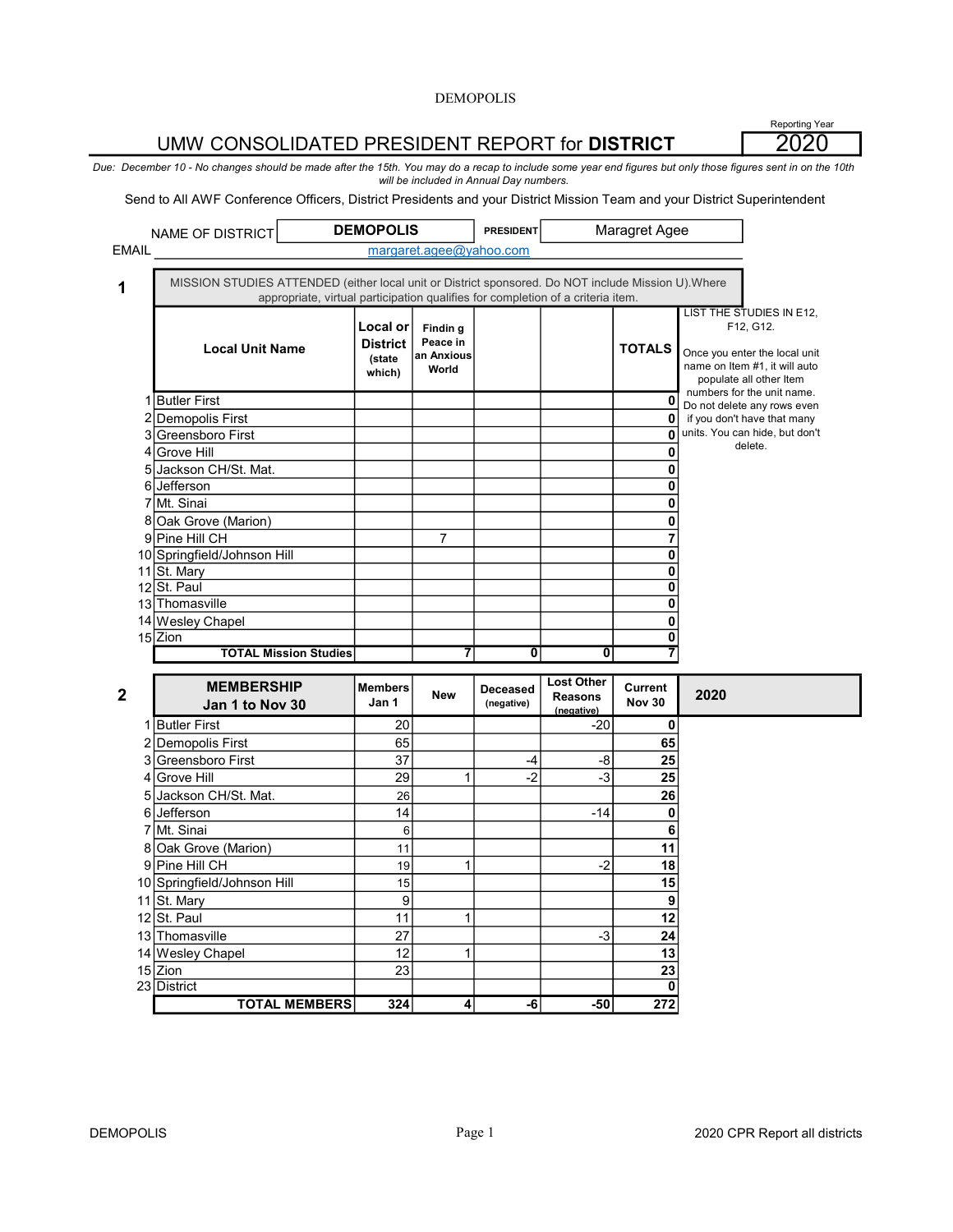| 3  |                                               | <b>MISSION TODAY UNIT</b>                                                              |                   |               |                    |                                       |            |                     |                                                      |
|----|-----------------------------------------------|----------------------------------------------------------------------------------------|-------------------|---------------|--------------------|---------------------------------------|------------|---------------------|------------------------------------------------------|
|    |                                               | <b>Local Unit Name</b>                                                                 | <b>Bronze</b>     | <b>Silver</b> | Gold               | Participating   TOTALS                |            |                     | Put in 1 or blank, not X or not                      |
|    |                                               | 1 Butler First                                                                         |                   | 1             |                    |                                       | 1          |                     | Yes                                                  |
|    | 2                                             | Demopolis First                                                                        |                   |               |                    | 1                                     | 1          |                     |                                                      |
|    | 3                                             | Greensboro First                                                                       |                   |               |                    |                                       | 0          |                     |                                                      |
|    |                                               | 4 Grove Hill                                                                           |                   |               |                    | 1                                     | 1          |                     |                                                      |
|    | 5                                             | Jackson CH/St. Mat.                                                                    |                   |               |                    |                                       | 0          |                     |                                                      |
|    | 6                                             | Jefferson                                                                              |                   |               |                    | 1                                     | 1          |                     |                                                      |
|    | 7                                             | Mt. Sinai                                                                              |                   |               |                    | 1                                     | 1          |                     |                                                      |
|    |                                               | 8 Oak Grove (Marion)                                                                   |                   |               |                    |                                       | 0          |                     |                                                      |
|    |                                               | 9 Pine Hill CH                                                                         |                   |               | 1                  |                                       | 1          |                     |                                                      |
|    |                                               | 10 Springfield/Johnson Hill                                                            |                   |               |                    |                                       | 0          |                     |                                                      |
|    |                                               | 11 St. Mary                                                                            |                   |               |                    | 1                                     | 1          |                     |                                                      |
|    |                                               | 12 St. Paul                                                                            |                   |               |                    | 1                                     | 1          |                     |                                                      |
|    |                                               | 13 Thomasville                                                                         | 1                 |               |                    |                                       | 1          |                     |                                                      |
|    |                                               | 14 Wesley Chapel                                                                       |                   |               |                    | $\mathbf{1}$                          | 1          |                     |                                                      |
|    |                                               | 15 Zion                                                                                |                   |               |                    |                                       | 0          |                     |                                                      |
|    |                                               |                                                                                        | 1                 | 1             | 1                  | $\overline{7}$                        | 10         |                     |                                                      |
|    |                                               | FIVE STAR ACHIEVEMENTS IN GIVING - includes all paid for 5-Star not just pledges. This |                   |               |                    |                                       |            |                     |                                                      |
| 4  |                                               | amount should be confirmed with your district treasurer.                               |                   |               |                    |                                       |            |                     | 2020                                                 |
|    |                                               |                                                                                        |                   |               | <b>5-CHANNELS</b>  | Supplement                            |            | <b>TOTAL</b>        |                                                      |
|    |                                               | <b>LOCAL UNIT</b>                                                                      | 5-STAR            |               | (Pledge, Card, SMR | ary sent to                           | Love       | <b>SENT TO</b>      | <b>DEMOPOLIS</b>                                     |
|    |                                               |                                                                                        |                   |               | pin, Memory, World | Conference                            | Offering   | <b>CONFERE</b>      |                                                      |
|    | 1                                             | <b>Butler First</b>                                                                    | 1                 |               | 1,095              | 90                                    | 386        | 1,571               |                                                      |
|    |                                               | 2 Demopolis First                                                                      | 1                 |               | 3,690              | 295                                   | 690        | 4,675               |                                                      |
|    | 3                                             | <b>Greensboro First</b>                                                                |                   |               | 1,065              | 136                                   | 250        | 1,451               | Col D or E put in 1 if yes or<br>leave blank.        |
|    | 4                                             | <b>Grove Hill</b>                                                                      |                   |               | 400                | 140                                   |            | 540                 | $Col G = total$ unrestricted                         |
|    | 5                                             | Jackson CH/St. Mat.                                                                    | 1                 |               | 120                |                                       |            | 120                 | pledge paid to district                              |
|    |                                               | 6 Jefferson                                                                            | 1                 |               | 480                | 30                                    | 110        | 620                 | Col $H =$ all other 5-star<br>money paid to district |
|    | 7                                             | Mt. Sinai                                                                              | 1                 |               | 96                 | 60                                    | 100        | 256                 | Col I will automatically                             |
|    |                                               | 8 Oak Grove (Marion)                                                                   |                   |               |                    |                                       |            | 0                   | calculate<br>Please confirm these                    |
|    |                                               | 9 Pine Hill CH                                                                         | 1                 |               | 3,359              | 270                                   | 190        | 3,819               | numbers with District                                |
|    |                                               | 10 Springfield/Johnson Hill                                                            |                   |               | 25                 | 20                                    | 150        | 195                 | Treasurer                                            |
|    |                                               | 11 St. Mary                                                                            |                   |               | 100                |                                       |            | 100                 |                                                      |
|    |                                               | $12$ St. Paul                                                                          | 1                 |               | 60                 |                                       |            | 60                  |                                                      |
|    |                                               | 13 Thomasville                                                                         | 1<br>$\mathbf{1}$ |               | 875<br>60          |                                       | 240<br>130 | 1,115<br>190        |                                                      |
|    |                                               | 14 Wesley Chapel<br>15 Zion                                                            |                   |               |                    |                                       |            | 0                   |                                                      |
|    |                                               |                                                                                        |                   |               |                    | 31                                    | 96         | 394                 |                                                      |
|    |                                               | 20 Marion (Inactive except for \$)                                                     |                   |               | 267                |                                       |            |                     |                                                      |
|    |                                               | 23 District<br><b>TOTALS</b>                                                           | 9                 |               | 682<br>12.374      | 1.072                                 |            | 682                 | the District Total                                   |
|    |                                               |                                                                                        |                   |               |                    |                                       | 2,342      | 15,788<br>15,000.00 | Pledge as<br>reported at last                        |
| 5  |                                               |                                                                                        |                   |               |                    | DISTRICT PLEDGE GOAL for CURRENT year | \$         |                     | Annual Day                                           |
|    |                                               |                                                                                        |                   |               |                    | OVER/UNDER PLEDGE \$                  |            | 2,626.00            | Difference in what<br>district pledged               |
|    |                                               |                                                                                        |                   |               |                    |                                       |            |                     | and actually paid<br>Asrill outo                     |
| 5a |                                               | <b>Current Year A&amp;MD Budget Recap</b>                                              |                   |               |                    |                                       |            |                     |                                                      |
|    |                                               |                                                                                        |                   |               |                    |                                       |            |                     |                                                      |
|    | Current Year A&MD Budget Total Allowed        |                                                                                        |                   |               |                    |                                       | \$         | 1,855.00            |                                                      |
|    | \$<br>Current Year A&MD Budget Actually Spent |                                                                                        |                   |               |                    |                                       |            | 625.00              |                                                      |
| 5b |                                               | Current Year Checking Account (do not include any but A&MD)                            |                   |               |                    |                                       |            |                     |                                                      |
|    |                                               | Beginning Balance January 1st                                                          |                   |               |                    |                                       | \$         | 483.00              |                                                      |
|    |                                               | Ending Balance as of this report including outstanding                                 |                   |               |                    |                                       |            |                     |                                                      |
|    |                                               | (unreconciled) deposits and checks                                                     |                   |               |                    |                                       | \$         | 258.00              |                                                      |
|    |                                               |                                                                                        |                   |               |                    |                                       |            |                     |                                                      |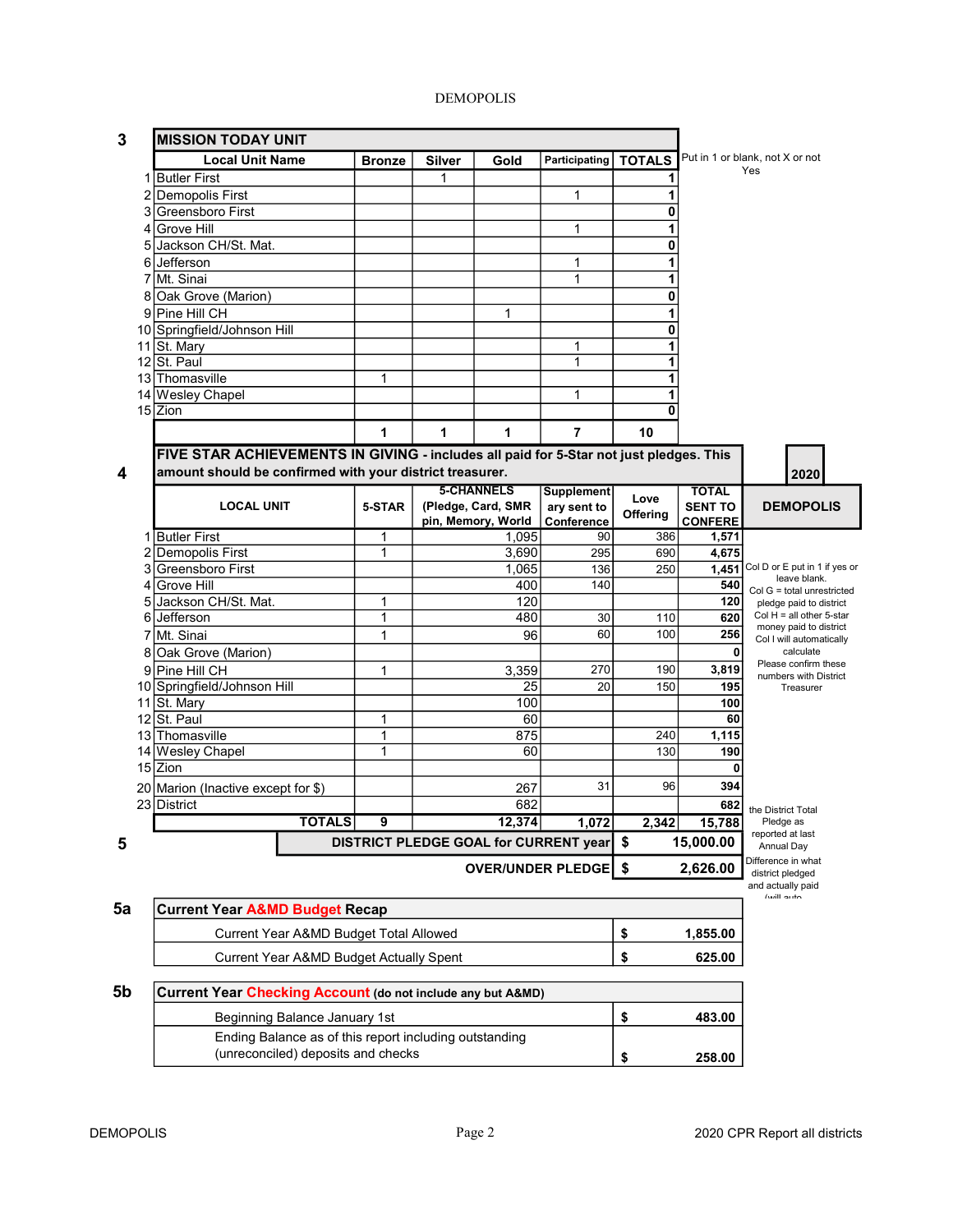٦

| 6 | Visitations Local Unit   District   Meetings   Meetings   Mileage | <b>Other</b> | District   Conference | Total |
|---|-------------------------------------------------------------------|--------------|-----------------------|-------|
|   |                                                                   |              |                       | 204 l |

#### 7 CHARTER FOR RACIAL JUSTICE

|      | <b>LOCAL UNIT</b>           |   | First Time   Reinstated | Returning |
|------|-----------------------------|---|-------------------------|-----------|
|      | <b>Butler First</b>         |   |                         |           |
| 2    | Demopolis First             |   |                         |           |
| 3    | Greensboro First            |   |                         |           |
| 4    | Grove Hill                  |   |                         |           |
| 5    | Jackson CH/St. Mat.         |   |                         |           |
| 6    | Jefferson                   |   |                         |           |
|      | Mt. Sinai                   |   |                         |           |
| 8    | Oak Grove (Marion)          |   |                         |           |
| 9    | Pine Hill CH                |   |                         | 1         |
|      | 10 Springfield/Johnson Hill |   |                         |           |
| 11   | St. Mary                    |   |                         |           |
| 12 I | St. Paul                    |   |                         |           |
|      | 13 Thomasville              |   |                         | 1         |
|      | 14 Wesley Chapel            |   |                         |           |
|      | 15 Zion                     |   |                         |           |
|      | TOTAL                       | 0 | 0                       | 3         |

| 8 | <b>PROGRAM</b>       | <b>PLAN</b>  |            |              |             |       | <b>TOTAL</b> |              | 2020 |  |
|---|----------------------|--------------|------------|--------------|-------------|-------|--------------|--------------|------|--|
|   | <b>LOCAL UNIT</b>    | <b>ONE</b>   | <b>TWO</b> | <b>THREE</b> | <b>FOUR</b> | PART. |              | <b>POLIS</b> |      |  |
|   | 1 Butler First       |              | 2          |              |             |       | 2            | actual       |      |  |
|   | 2 Demopolis First    |              |            |              |             |       |              |              |      |  |
|   | 3 Greensboro First   |              |            |              |             |       | O            |              |      |  |
|   | 4 Grove Hill         |              |            |              |             |       | ŋ            |              |      |  |
|   | 5 Mat.               |              |            |              |             |       | ŋ            |              |      |  |
|   | 6 Jefferson          |              |            |              |             |       | ŋ            |              |      |  |
|   | 7 Mt. Sinai          |              |            |              |             |       | 0            |              |      |  |
|   | 8 Oak Grove (Marion) |              |            |              |             |       | 0            |              |      |  |
|   | 9 Pine Hill CH       |              |            |              |             |       | 3            |              |      |  |
|   | 10 Hill              |              |            |              |             |       | O            |              |      |  |
|   | 11 St. Mary          |              |            |              |             |       | ŋ            |              |      |  |
|   | 12 St. Paul          |              |            |              |             |       | 0            |              |      |  |
|   | 13 Thomasville       |              |            |              |             |       | 0            |              |      |  |
|   | 14 Wesley Chapel     |              |            |              |             |       | 0            |              |      |  |
|   | $15$ Zion            |              |            |              |             |       | 0            |              |      |  |
|   | <b>TOTALS</b>        | $\mathbf{2}$ | 3          | 0            | Ω           |       | 6            |              |      |  |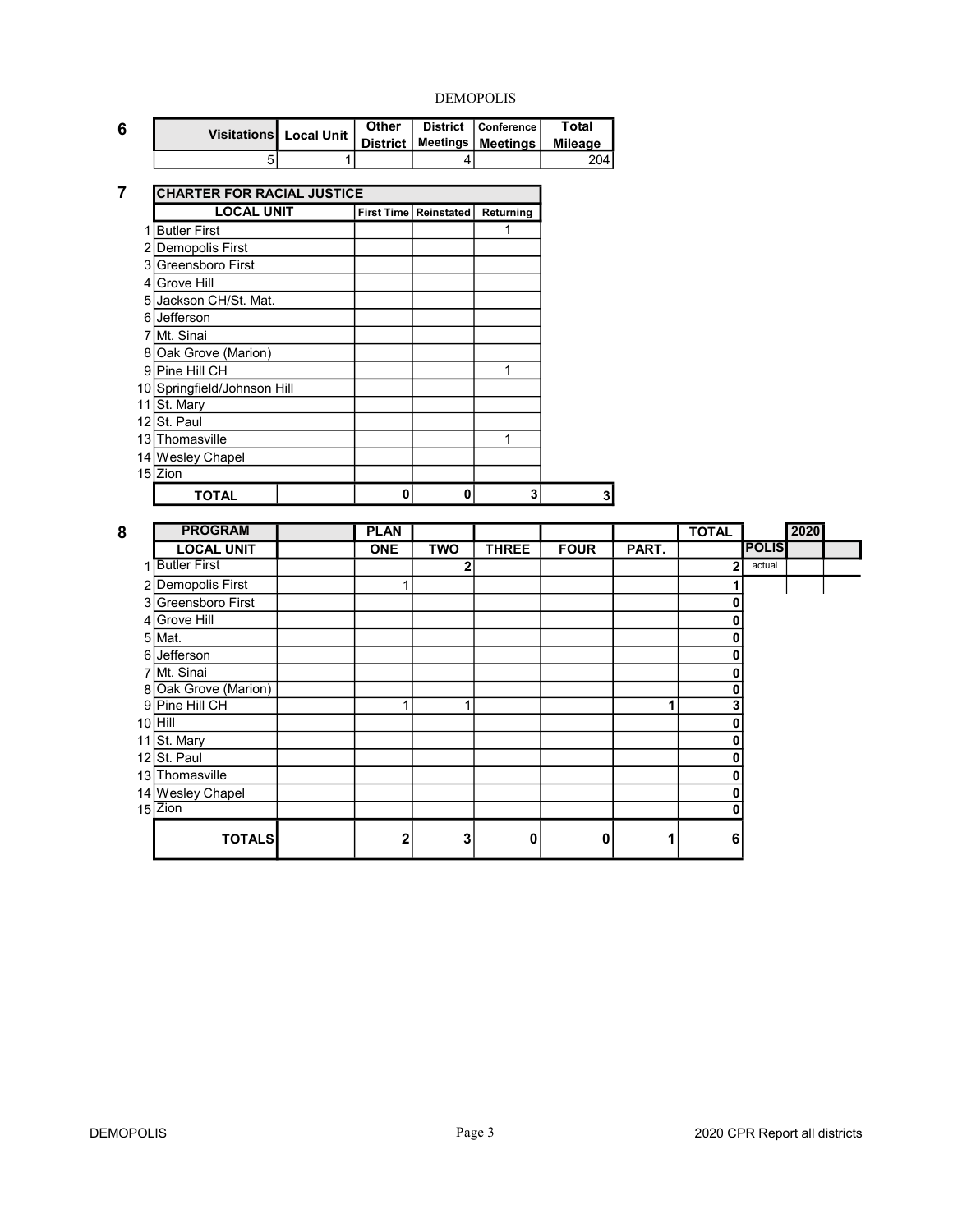| 9  | <b>ATTENDANCE</b> Conference attendance will be gotten from the Conference Registrar |                                        |                              |                                         |                                                         |                                     |                        |                     |                                   |               |
|----|--------------------------------------------------------------------------------------|----------------------------------------|------------------------------|-----------------------------------------|---------------------------------------------------------|-------------------------------------|------------------------|---------------------|-----------------------------------|---------------|
|    | <b>LOCAL UNIT</b>                                                                    | <b>SWAT</b><br><b>TEAM</b><br>Training | <b>District</b><br>Day Apart | <b>District</b><br><b>ANNUAL</b><br>Day | <b>DISTRICT</b><br><b>Mission</b><br><b>Study (From</b> | Conf.<br><b>Spiritual</b><br>Enrich | Conf.<br>Annual<br>Day | <b>Mission</b><br>U | $\frac{9}{6}$<br>District Confer. | $\frac{9}{6}$ |
|    | <b>Butler First</b>                                                                  |                                        |                              |                                         |                                                         |                                     |                        |                     | 0.0%                              | 0.0%          |
|    | 2 Demopolis First                                                                    | 3                                      |                              | 6                                       |                                                         |                                     |                        |                     | 13.8%                             | 1.5%          |
|    | 3 Greensboro First                                                                   |                                        |                              |                                         |                                                         |                                     |                        |                     | 4.0%                              | 0.0%          |
|    | 4 Grove Hill                                                                         |                                        |                              |                                         |                                                         |                                     |                        |                     | 4.0%                              | 0.0%          |
|    | Jackson CH/St. Mat.                                                                  |                                        |                              |                                         |                                                         |                                     |                        |                     | 3.8%                              | 0.0%          |
| 61 | Jefferson                                                                            | 3                                      |                              |                                         |                                                         |                                     |                        |                     | 0.0%                              | 0.0%          |
|    | 7 Mt. Sinai                                                                          |                                        |                              |                                         |                                                         |                                     |                        |                     | 0.0%                              | 0.0%          |
|    | 8 Oak Grove (Marion)                                                                 |                                        |                              |                                         |                                                         |                                     |                        |                     | 0.0%                              | 0.0%          |
|    | 9 Pine Hill CH                                                                       |                                        |                              | 6                                       |                                                         | 14                                  | 3                      |                     | 77.8%                             | 94.4%         |
|    | 10 Springfield/Johnson Hill                                                          |                                        |                              |                                         |                                                         |                                     |                        |                     | 0.0%                              | 0.0%          |
|    | 11 St. Mary                                                                          | 2                                      |                              | c                                       |                                                         |                                     |                        |                     | 44.4%                             | 0.0%          |
|    | 12 St. Paul                                                                          | 4                                      |                              |                                         |                                                         |                                     |                        |                     | 33.3%                             | 0.0%          |
|    | 13 Thomasville                                                                       | $\overline{2}$                         |                              |                                         |                                                         |                                     |                        |                     | 8.3%                              | 0.0%          |
|    | 14 Wesley Chapel                                                                     | $\overline{2}$                         |                              |                                         |                                                         |                                     |                        |                     | 23.1%                             | 0.0%          |
|    | 15 Zion                                                                              |                                        |                              |                                         |                                                         |                                     |                        |                     | 0.0%                              | 0.0%          |
|    | 23 District                                                                          |                                        |                              |                                         |                                                         |                                     |                        |                     | 0.0%                              | 0.4%          |
|    | Other                                                                                |                                        |                              |                                         |                                                         |                                     |                        |                     | 0.0%                              | 0.0%          |
|    | <b>TOTALS Attendance</b>                                                             | 22                                     | 0                            | 26                                      |                                                         | 14                                  | 7                      | 0                   | 20.2%                             | 7.7%          |

| for READING PROGRAM Certificates |  |                   |                     | <b>READING</b> |                |
|----------------------------------|--|-------------------|---------------------|----------------|----------------|
| <b>NAME of Individual</b>        |  | <b>Local Unit</b> |                     | <b>PLAN</b>    | 2020           |
| 1 I Linda Sims                   |  |                   | <b>Butler First</b> |                | <b>DEMOPOL</b> |
| 2 Lou Webb                       |  |                   | <b>Butler First</b> |                |                |
| 3 Jean Creswell                  |  |                   | Pine Hill CH        |                |                |
| 4 Bobbi Samac                    |  |                   | Pine Hill CH        |                |                |
| 5 Anna Southall                  |  |                   | Pine Hill CH        | Part.          |                |
| 6 Joyce Kerby                    |  |                   | <b>Demopolis</b>    |                |                |
| 7 Anne Capps                     |  |                   | Pine Hill CH        | Part.          |                |
| <b>TOTAL</b>                     |  |                   |                     |                |                |



Since this is the End of the Year Annual Report, please list any events, activities, programs that you believe should be shared to all districts, conference and all UMW.

| 2020             |      |
|------------------|------|
| <b>DEMOPOLIS</b> | 2020 |

|   | $2 + 1$<br>The number of meetings your District Mission Team held (including Conference Call).                                                          | 3 |  |  |  |  |  |
|---|---------------------------------------------------------------------------------------------------------------------------------------------------------|---|--|--|--|--|--|
| 2 | The total number of Conference or SE or National Events and meetings you as President attended, including<br>Conference Calls.                          |   |  |  |  |  |  |
| 3 | The total mileage you traveled representing both district, conference or national events (whether or not you<br>were eligible or not for reimbursement. |   |  |  |  |  |  |
| 4 | The number of newsletters that were published by your district this year.                                                                               |   |  |  |  |  |  |
| 5 | The number of other letters or emails (estimated) that you sent out this year.                                                                          |   |  |  |  |  |  |
| 6 | The number of volunteer hours you did for United Methodist Women including:                                                                             |   |  |  |  |  |  |
|   | a. Serving on Agencies representing UMW                                                                                                                 |   |  |  |  |  |  |
|   | b. Calling or visiting local units<br>several calls                                                                                                     |   |  |  |  |  |  |
|   | c. Coordinating publications such as directories, workbooks, training, etc.<br>(7 times / numerous hours)                                               |   |  |  |  |  |  |